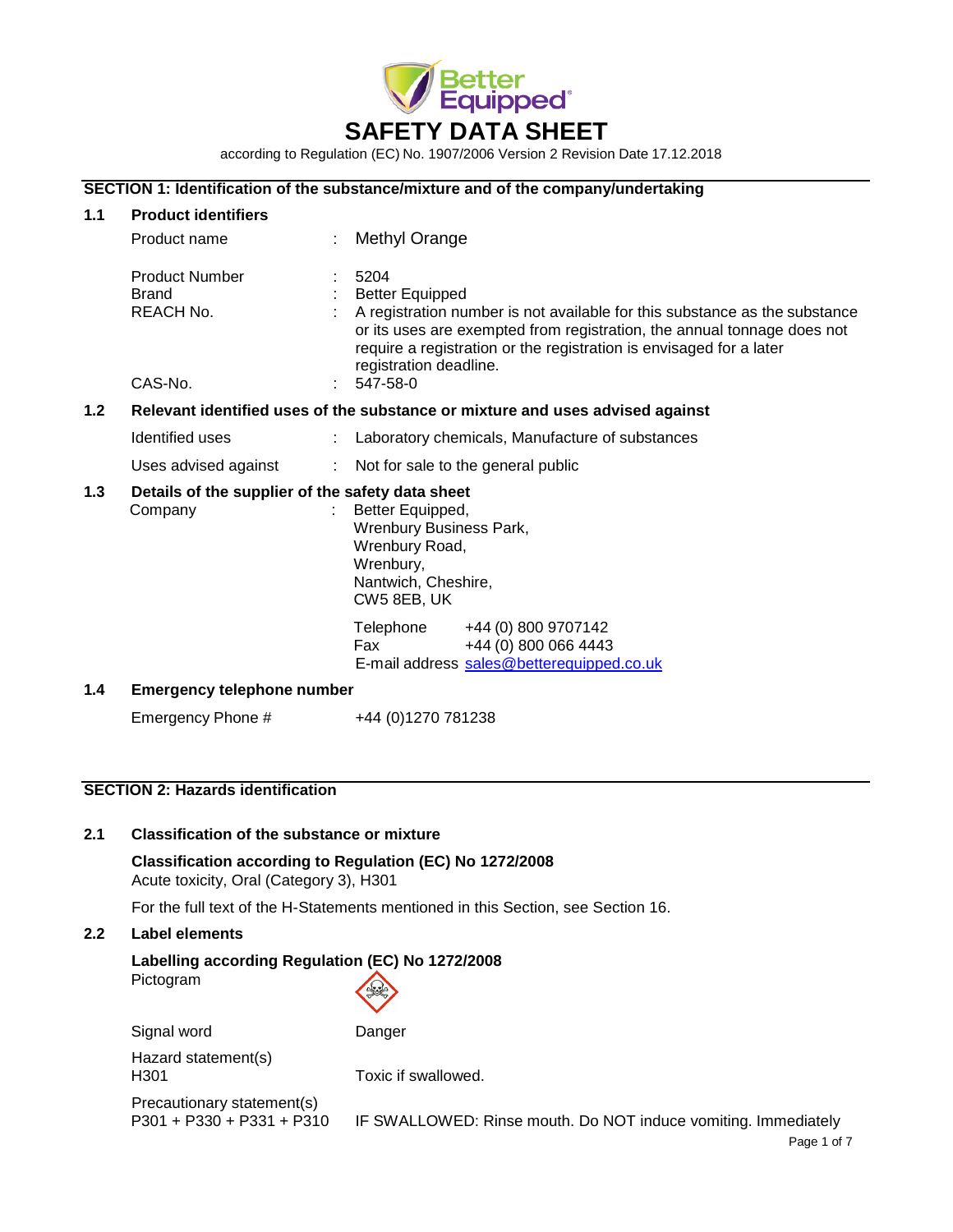

call a POISON CENTER/doctor.

Supplemental Hazard **Statements** none

#### **2.3 Other hazards**

This substance/mixture contains no components considered to be either persistent, bioaccumulative and toxic (PBT), or very persistent and very bioaccumulative (vPvB) at levels of 0.1% or higher.

### **SECTION 3: Composition/information on ingredients**

# **3.1 Substances** Synonyms : 4-[4-(Dimethylamino) phenylazo] benzenesul, fonic acid, sodium salt Acid Orange 52 **Helianthin** Orange III Formula : C<sub>14</sub>H<sub>14</sub>N<sub>3</sub>NaO<sub>3</sub>S<br>Molecular weight : 327.33 g/mol Molecular weight : 327.33 CAS-No. : 547-58-0 EC-No. : 208-925-3

#### **Hazardous ingredients according to Regulation (EC) No 1272/2008**

| Component                                            |                       | Classification     | Concentration |  |  |  |
|------------------------------------------------------|-----------------------|--------------------|---------------|--|--|--|
| Sodium 4-(4-dimethylaminophenylazo)benzenesulphonate |                       |                    |               |  |  |  |
| CAS-No.<br>EC-No.                                    | 547-58-0<br>208-925-3 | Acute Tox. 3; H301 | $\leq$ 100 %  |  |  |  |

For the full text of the H-Statements mentioned in this Section, see Section 16.

#### **SECTION 4: First aid measures**

#### **4.1 Description of first aid measures**

#### **General advice**

Consult a physician. Show this safety data sheet to the doctor in attendance.

#### **If inhaled**

If breathed in, move person into fresh air. If not breathing, give artificial respiration. Consult a physician.

#### **In case of skin contact**

Remove contaminated clothing. Wash off with soap and plenty of water. Take victim immediately to hospital. Consult a physician.

#### **In case of eye contact**

Flush eyes with water as a precaution.

#### **If swallowed**

Never give anything by mouth to an unconscious person. Rinse mouth with water. Consult a physician.

#### **4.2 Most important symptoms and effects, both acute and delayed**

The most important known symptoms and effects are described in the labelling (see section 2.2) and/or in section 11

#### **4.3 Indication of any immediate medical attention and special treatment needed** No data available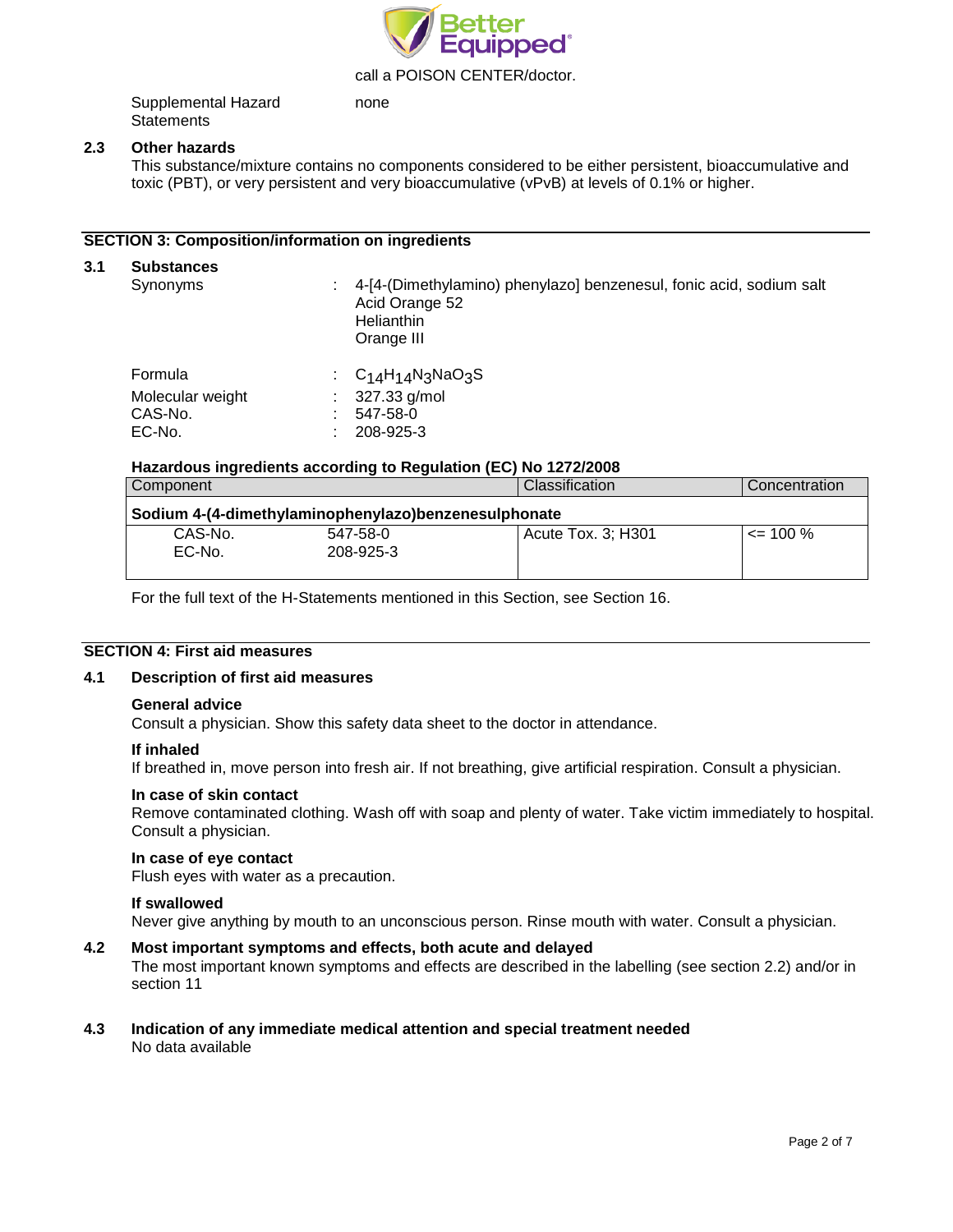

# **SECTION 5: Firefighting measures**

#### **5.1 Extinguishing media**

#### **Suitable extinguishing media**

Use water spray, alcohol-resistant foam, dry chemical or carbon dioxide.

**Unsuitable extinguishing media** High volume water jet

- **5.2 Special hazards arising from the substance or mixture** No data available
- **5.3 Advice for firefighters** Wear self-contained breathing apparatus for firefighting if necessary.
- **5.4 Further information** No data available

# **SECTION 6: Accidental release measures**

# **6.1 Personal precautions, protective equipment and emergency procedures - 6.1.1 For non-emergency personnel** Wear respiratory protection. Avoid dust formation. Avoid breathing vapours, mist or gas. Ensure adequate ventilation. Evacuate personnel to safe areas. Avoid breathing dust.

**- 6.1.2 For emergency responders**

Wear respiratory protection. Avoid dust formation. Avoid breathing vapours, mist or gas. Ensure adequate ventilation. Evacuate personnel to safe areas. Avoid breathing dust.

For personal protection see section 8.

**6.2 Environmental precautions**

Prevent further leakage or spillage if safe to do so. Do not let product enter drains.

- **6.3 Methods and materials for containment and cleaning up** Pick up and arrange disposal without creating dust. Sweep up and shovel. Keep in suitable, closed containers for disposal.
- **6.4 Reference to other sections**

For disposal see section 13.

# **SECTION 7: Handling and storage**

# **7.1 Precautions for safe handling**

Avoid contact with skin and eyes. Avoid formation of dust and aerosols. Provide appropriate exhaust ventilation at places where dust is formed.

7.1.2 Advice on general occupational hygiene:

- No smoking.
- Do not eat or drink.
- Wash hands after use.
- Remove contaminated clothing.

For precautions see section 2.2.

# **7.2 Conditions for safe storage, including any incompatibilities**

Store in cool place. Keep container tightly closed in a dry and well-ventilated place.

### **7.3 Specific end use(s)**

Apart from the uses mentioned in section 1.2 no other specific uses are stipulated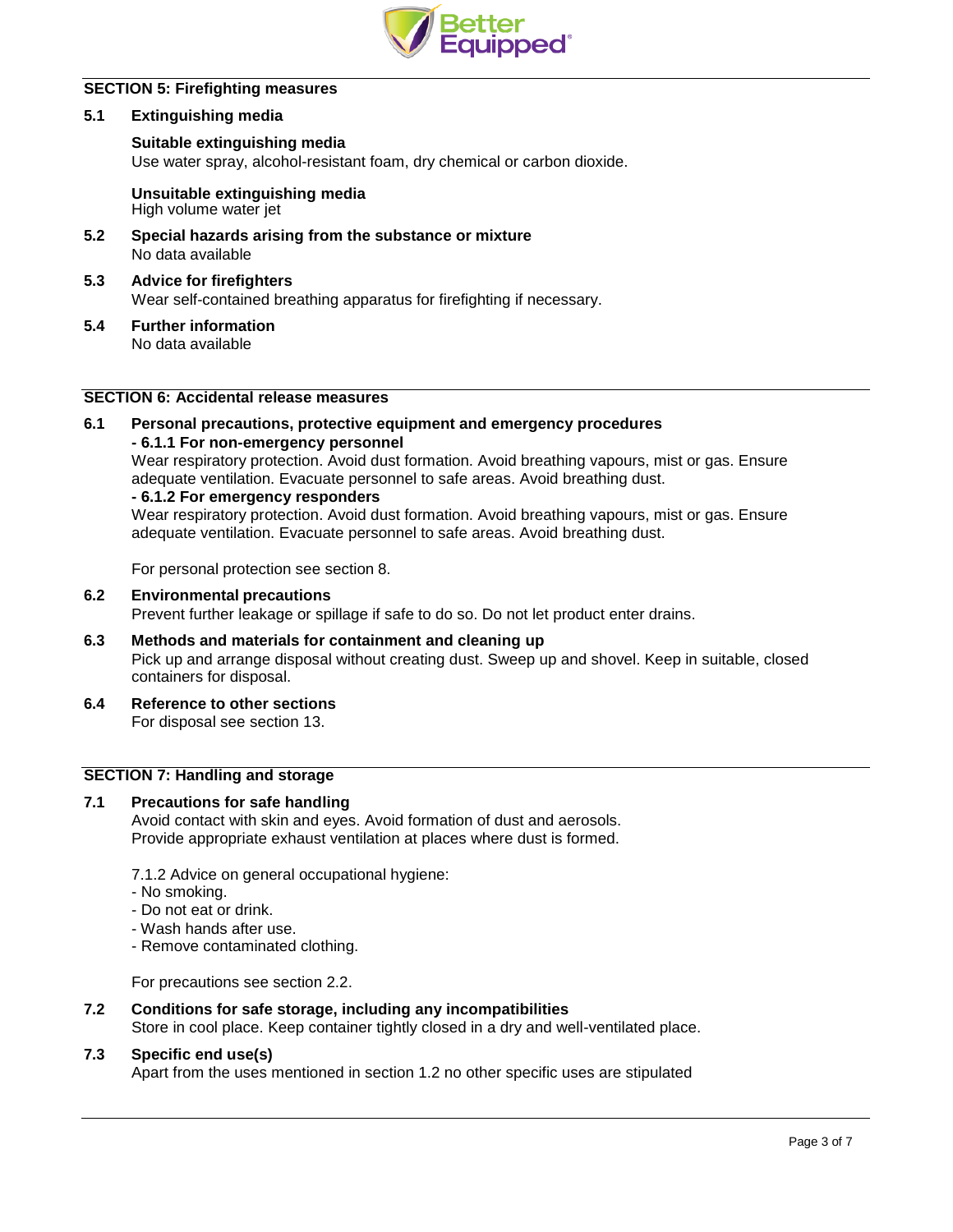

# **SECTION 8: Exposure controls/personal protection**

# **8.1 Control parameters**

# **Components with workplace control parameters**

Contains no substances with occupational exposure limit values.

### **8.2 Exposure controls**

### **Appropriate engineering controls**

Avoid contact with skin, eyes and clothing. Wash hands before breaks and immediately after handling the product.

## **Personal protective equipment**

#### **Eye/face protection**

Face shield and safety glasses Use equipment for eye protection tested and approved under appropriate government standards such as NIOSH (US) or EN 166(EU).

#### **Skin protection**

Handle with gloves. Gloves must be inspected prior to use. Use proper glove removal technique (without touching glove's outer surface) to avoid skin contact with this product. Dispose of contaminated gloves after use in accordance with applicable laws and good laboratory practices. Wash and dry hands.

The selected protective gloves have to satisfy the specifications of EU Directive 89/686/EEC and the standard EN 374 derived from it.

Full contact Material: Nitrile rubber Minimum layer thickness: 0.11 mm Break through time: 480 min Material tested:Dermatril® (KCL 740 / Aldrich Z677272, Size M)

Splash contact Material: Nitrile rubber Minimum layer thickness: 0.11 mm Break through time: 480 min Material tested:Dermatril® (KCL 740 / Aldrich Z677272, Size M)

data source: KCL GmbH, D-36124 Eichenzell, phone +49 (0)6659 87300, e-mail [sales@kcl.de,](mailto:sales@kcl.de) test method: EN374

If used in solution, or mixed with other substances, and under conditions which differ from EN 374, contact the supplier of the CE approved gloves. This recommendation is advisory only and must be evaluated by an industrial hygienist and safety officer familiar with the specific situation of anticipated use by our customers. It should not be construed as offering an approval for any specific use scenario.

### **Body Protection**

Complete suit protecting against chemicals, The type of protective equipment must be selected according to the concentration and amount of the dangerous substance at the specific workplace.

#### **Respiratory protection**

Where risk assessment shows air-purifying respirators are appropriate use a full-face particle respirator type N99 (US) or type P2 (EN 143) respirator cartridges as a backup to engineering controls. If the respirator is the sole means of protection, use a full-face supplied air respirator. Use respirators and components tested and approved under appropriate government standards such as NIOSH (US) or CEN (EU).

# **Control of environmental exposure**

Prevent further leakage or spillage if safe to do so. Do not let product enter drains.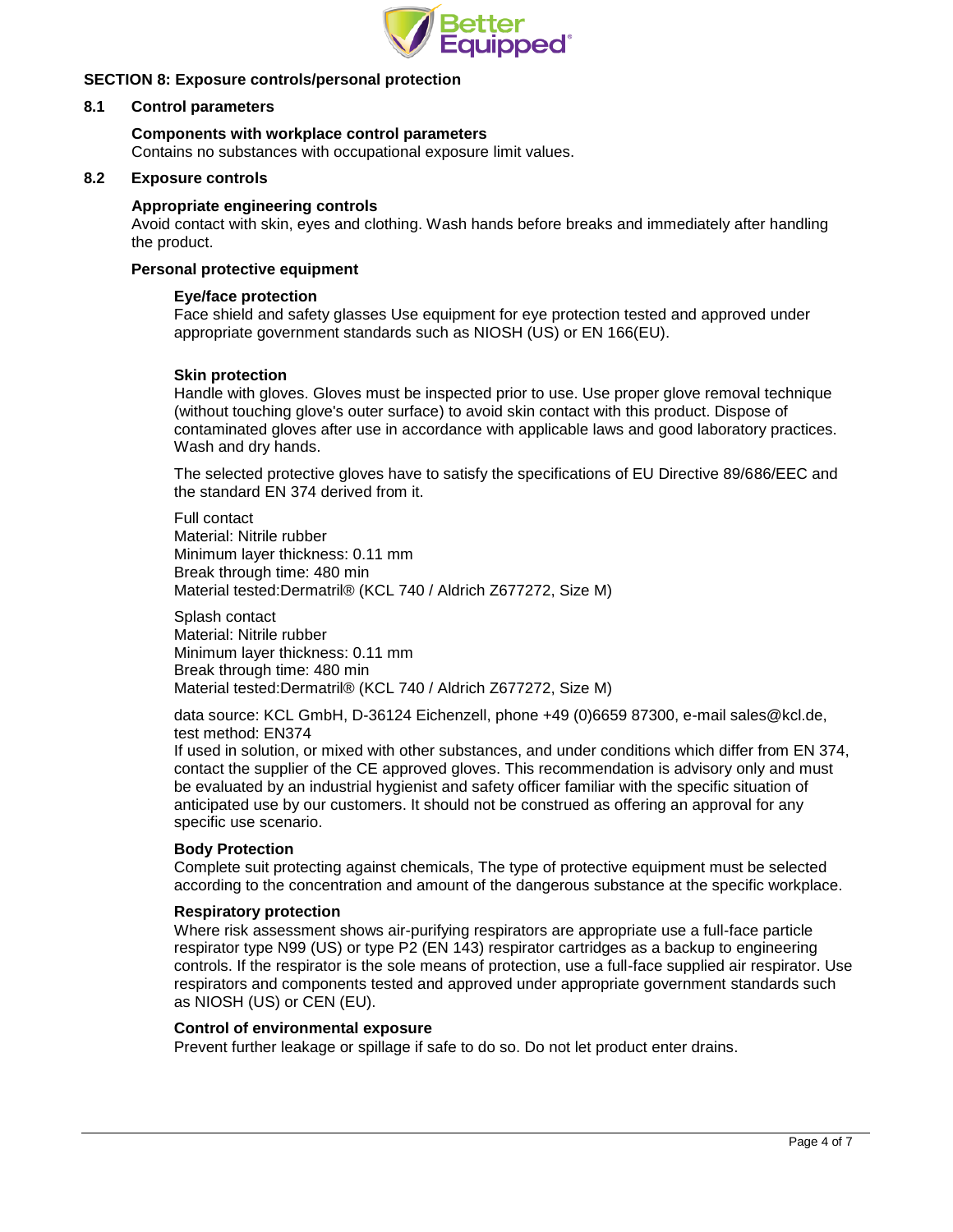

# **SECTION 9: Physical and chemical properties**

# **9.1 Information on basic physical and chemical properties**

**9.2**

- 
- 
- 
- 
- f) Initial boiling point and boiling range
- g) Flash point Contract Contract Contract Contract Contract No data available
- h) Evaporation rate No data available
- i) Flammability (solid, gas) No data available
- j) Upper/lower flammability or explosive limits No data available
- k) Vapour pressure No data available
- l) Vapour density No data available
- m) Relative density **No data available** Relative density
- n) Water solubility No data available
- o) Partition coefficient: n- octanol/water No data available
- 
- q) Decomposition temperature
- 
- 
- $t$ ) Oxidizing properties
- a) Appearance **Form: powder, crystalline** Colour: orange b) Odour Channel Channel Channel Channel Channel Channel Channel Channel Channel Channel Channel Channel Channel Channel Channel Channel Channel Channel Channel Channel Channel Channel Channel Channel Channel Channel Chann c) Odour Threshold Collection Controller Collection No data available d) pH ca.6.5 at 5 g/l at 20  $^{\circ}$ C e) Melting point/freezing point<br>
f) lnitial boiling point and boiling range Mo data available<br>
No data available p) Auto-ignition temperature  $\begin{array}{ccc} \text{a} & \text{b} & \text{c} \\ \text{c} & \text{d} & \text{d} \end{array}$  Auto-ignition temperature  $\begin{array}{ccc} \text{d} & \text{e} & \text{d} \\ \text{e} & \text{f} & \text{e} & \text{e} \\ \text{f} & \text{f} & \text{f} & \text{f} \end{array}$ r) Viscosity Viscosity (and the Viscosity of the Viscosity of the Viscosity of the Viscosity of the Viscosity<br>
S) Explosive properties (and the Viscosity of No data available) s) Explosive properties and the set of the No data available to the No data available to the No data available
- **9.3 Other safety information**

No data available

# **SECTION 10: Stability and reactivity**

**10.1 Reactivity** None based on the data available

# **10.2 Chemical stability** Stable under recommended storage conditions.

#### **10.3 Possibility of hazardous reactions** None under normal processsing

- **10.4 Conditions to avoid** Incompatible materials.
- **10.5 Incompatible materials** Strong oxidizing agents

# **10.6 Hazardous decomposition products** Hazardous decomposition products formed under fire conditions. - Carbon oxides, Nitrogen oxides (NOx), Sulphur oxides, Sodium oxides Other decomposition products - No data available In the event of fire: see section 5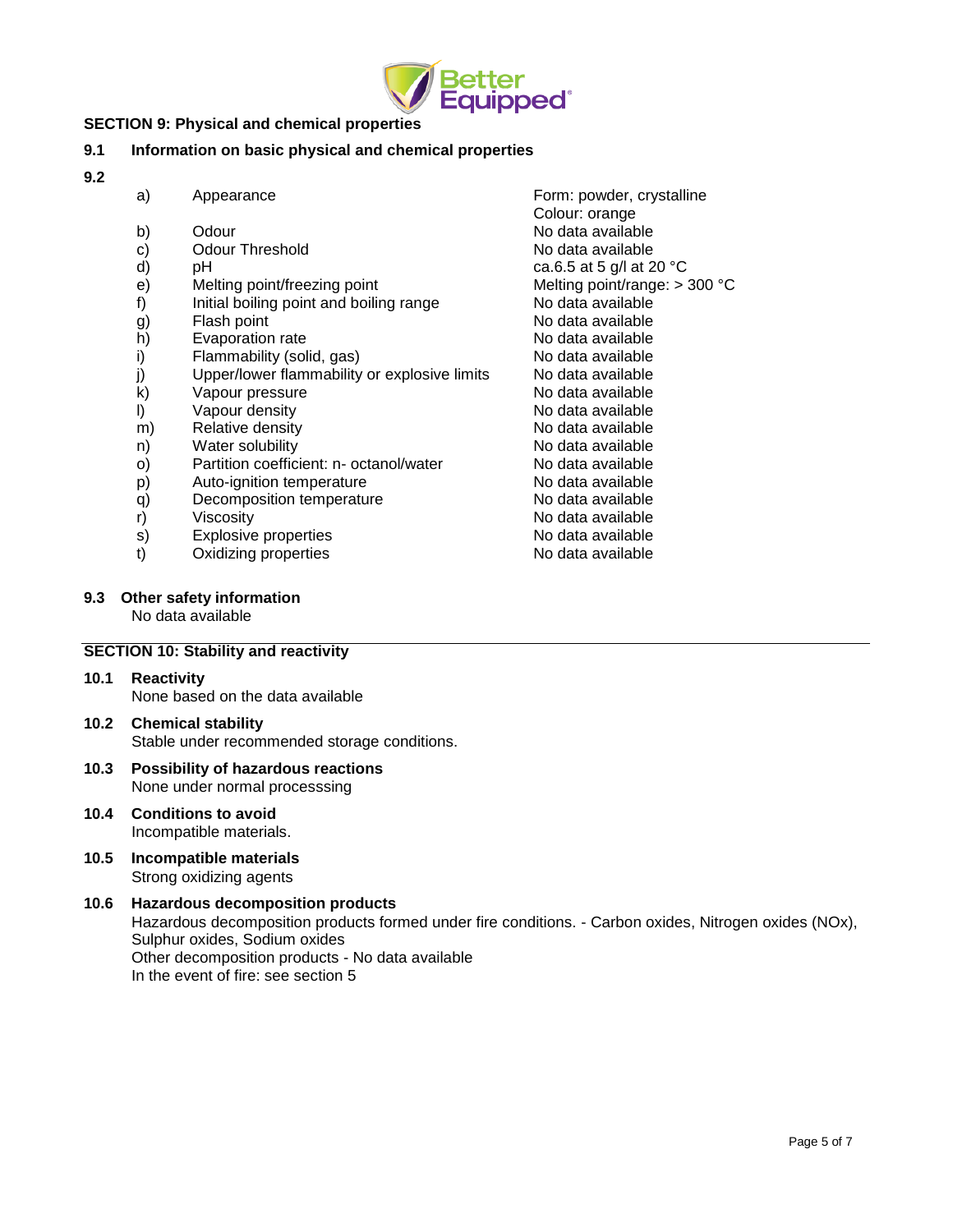

### **SECTION 11: Toxicological information**

#### **11.1 Information on toxicological effects**

#### **Acute toxicity**

LD50 Oral - Rat - 60 mg/kg

**Skin corrosion/irritation** No data available

**Serious eye damage/eye irritation** No data available

**Respiratory or skin sensitisation** No data available

**Germ cell mutagenicity** Histidine reversion (Ames)

Mouse Embryo Morphological transformation.

Human fibroblast Unscheduled DNA synthesis

#### **Carcinogenicity**

IARC: No component of this product present at levels greater than or equal to 0.1% is identified as probable, possible or confirmed human carcinogen by IARC.

#### **Reproductive toxicity**

No data available

**Specific target organ toxicity - single exposure**

No data available

#### **Specific target organ toxicity - repeated exposure** No data available

**Aspiration hazard** No data available

**Additional Information**

RTECS: Not available

To the best of our knowledge, the chemical, physical, and toxicological properties have not been thoroughly investigated.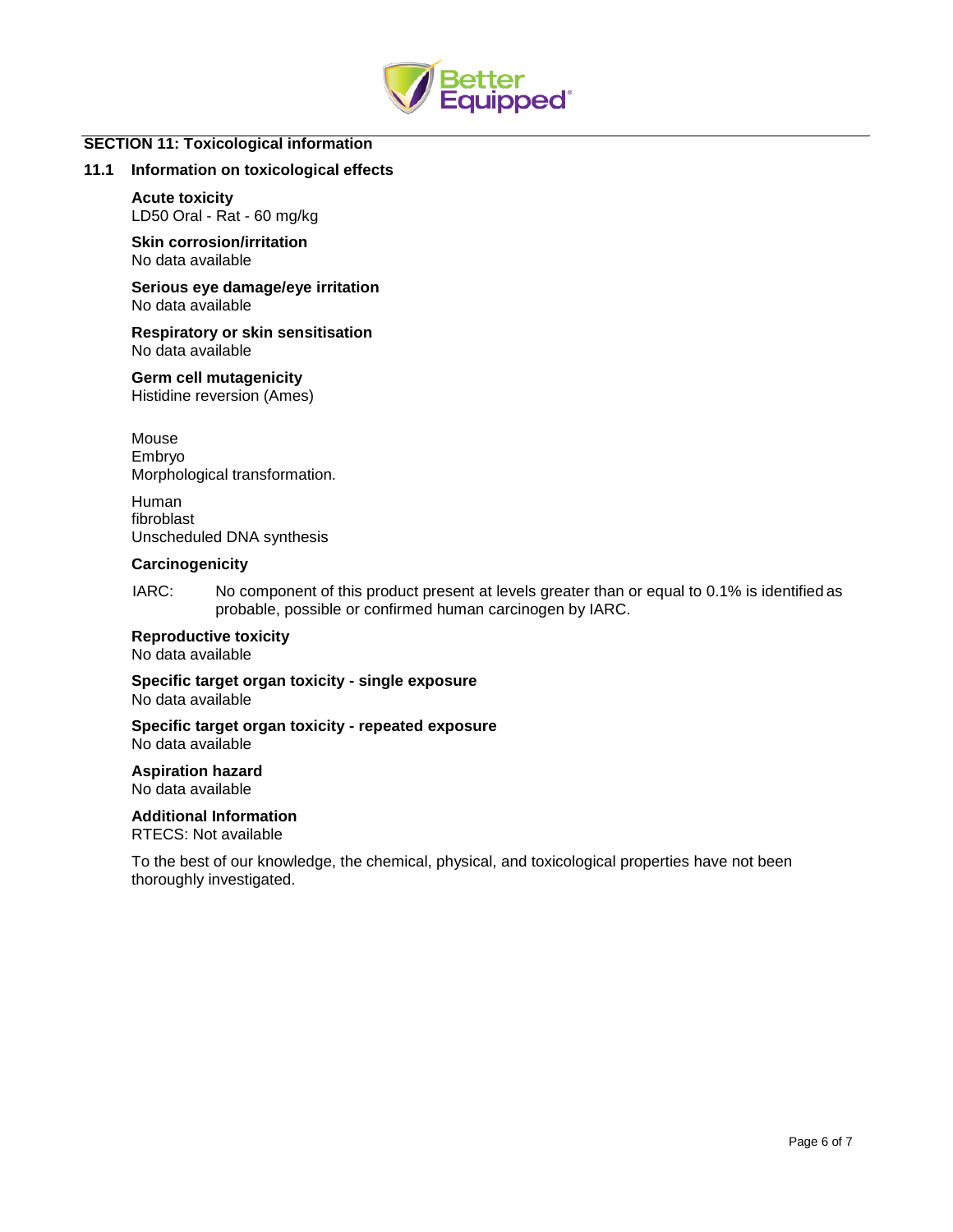

# **SECTION 12: Ecological information**

- **12.1 Toxicity** No data available
- **12.2 Persistence and degradability** No data available
- **12.3 Bioaccumulative potential** No data available
- **12.4 Mobility in soil** No data available

# **12.5 Results of PBT and vPvB assessment** This substance/mixture contains no components considered to be either persistent, bioaccumulative and toxic (PBT), or very persistent and very bioaccumulative (vPvB) at levels of 0.1% or higher.

**12.6 Other adverse effects**

No data available

# **SECTION 13: Disposal considerations**

# **13.1 Waste treatment methods**

### **Product**

Offer surplus and non-recyclable solutions to a licensed disposal company. Dissolve or mix the material with a combustible solvent and burn in a chemical incinerator equipped with an afterburner and scrubber. Unused product may be returned and reused, in addition to disposal.

### **Contaminated packaging**

Dispose of as unused product.

| <b>SECTION 14: Transport information</b> |                                                                                                                                                                                                                                                                                                          |                           |                   |  |  |  |  |
|------------------------------------------|----------------------------------------------------------------------------------------------------------------------------------------------------------------------------------------------------------------------------------------------------------------------------------------------------------|---------------------------|-------------------|--|--|--|--|
| 14.1                                     | UN number<br>ADR/RID: 3143                                                                                                                                                                                                                                                                               | <b>IMDG: 3143</b>         | <b>IATA: 3143</b> |  |  |  |  |
| 14.2                                     | UN proper shipping name<br>ADR/RID: DYE, SOLID, TOXIC, N.O.S. (Sodium 4-(4-dimethylaminophenylazo)benzenesulphonate)<br>IMDG: DYE, SOLID, TOXIC, N.O.S. (Sodium 4-(4-dimethylaminophenylazo)benzenesulphonate)<br>IATA: Dye, solid, toxic, n.o.s. (Sodium 4-(4-dimethylaminophenylazo)benzenesulphonate) |                           |                   |  |  |  |  |
| 14.3                                     | <b>Transport hazard class(es)</b><br>ADR/RID: 6.1                                                                                                                                                                                                                                                        | IMDG: 6.1                 | <b>IATA: 6.1</b>  |  |  |  |  |
| 14.4                                     | Packaging group<br>ADR/RID: III                                                                                                                                                                                                                                                                          | IMDG: III                 | IATA: III         |  |  |  |  |
| 14.5                                     | <b>Environmental hazards</b><br>ADR/RID: no                                                                                                                                                                                                                                                              | IMDG Marine pollutant: no | IATA: no          |  |  |  |  |
| 14.6                                     | Special precautions for user<br>No data available                                                                                                                                                                                                                                                        |                           |                   |  |  |  |  |
|                                          | 14.7 Transport in bulk according to Annex II of MARPOL 73/78 and the IBC Code                                                                                                                                                                                                                            |                           |                   |  |  |  |  |

N/A